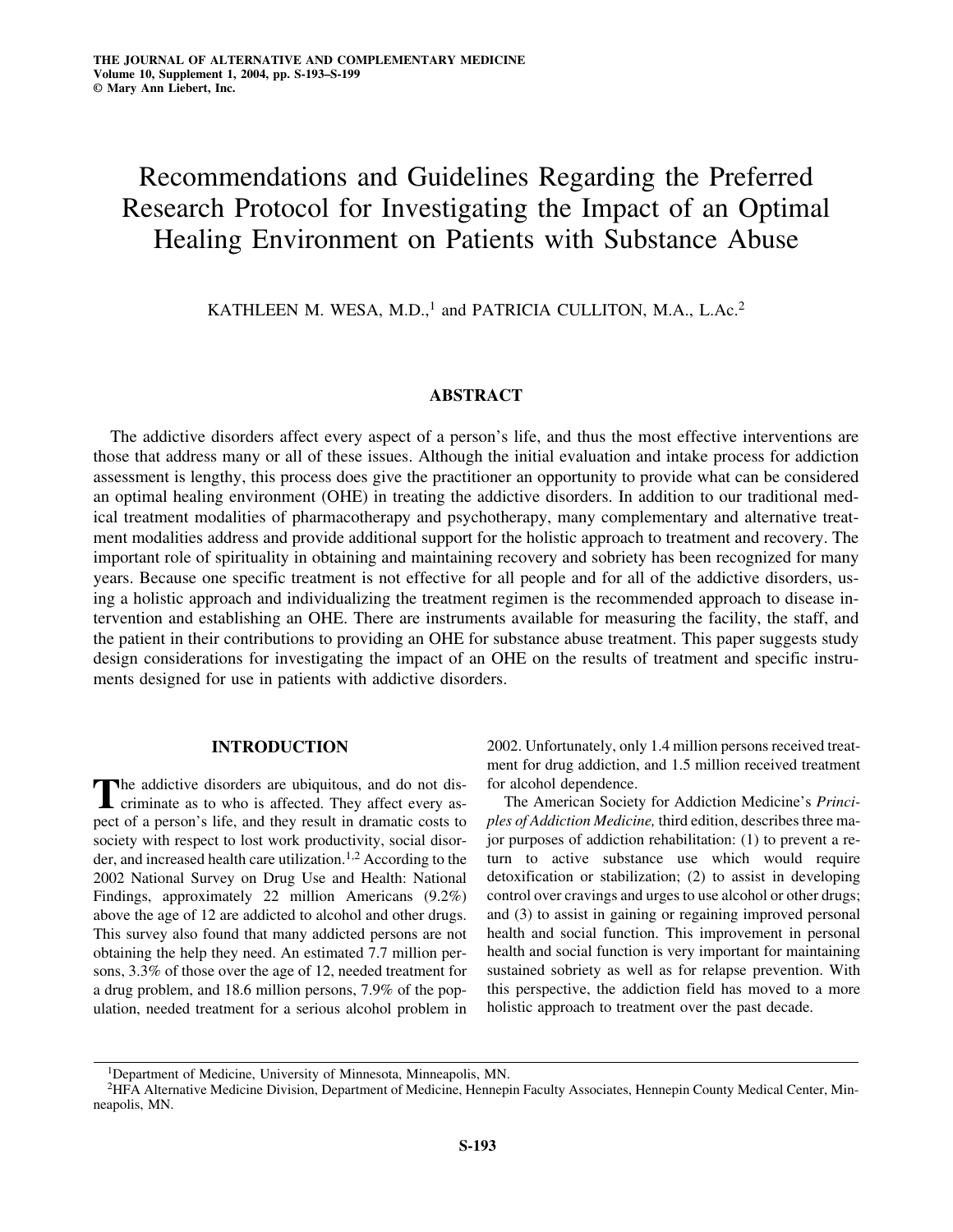#### **S-194 WESA AND CULLITON**

## **TREATMENT IS EFFECTIVE**

In the past 20 years, many of the traditional addiction treatment methods such as methadone maintenance, therapeutic communities, outpatient drug-free treatment, and inpatient treatment have been evaluated multiple times and have been shown to be effective.<sup>3–7</sup> This research has shown that the benefits of addiction treatment extend far beyond the reduction of substance use to include reduction in crime, increased employment, decreased health care utilization, reduction in the transmission of infectious diseases, and improved family and social functioning. The costs of addiction treatment provide a return to society between three- and sevenfold with respect to employment, health insurance, and to society within 3 years after treatment.<sup>8</sup>

## **A HOLISTIC APPROACH TO TREATMENT**

The majority of people who begin addiction treatment have difficulties in many aspects of their lives, and thus often require attention and intervention in multiple arenas in addition to directly addressing their substance use. The severity of these other problems often has a direct impact on the patient's treatment outcome. McLellan et al.,<sup>9</sup> in 1994 showed that the best predictor of substance use after treatment was the severity of the patient's drug or alcohol problem at admission. Better social adjustment at follow-up was negatively predicted by more severe psychiatric, employment and family difficulties at admission, and positively predicted by more psychiatric, family, employment, and medical services provided during treatment.

A recent survey of 162 outpatient and 42 short-term inpatient/residential programs located throughout Minnesota examined whether a greater self-reported severity problem at intake was associated with a greater likelihood of receiving related ancillary treatment services. Life areas examined include medical, psychological, family/social, employment, financial and legal issues. Across treatment settings, those with higher problem severity were significantly more likely to receive ancillary services in areas of medical services, psychotropic medication, family/relationship counseling, financial services and legal services. For other areas, the positive association between problem severity and receipt of services was not always true. Thus, despite consistent relationships between service need and delivery, gaps remain with respect to programs' responsiveness to client needs.<sup>10</sup>

Interventions such as professional marital counseling, psychotherapy and medical care that target addiction-related problem areas can be applied in the usual care setting, and they increase the effectiveness of the chemical dependency treatment.<sup>11</sup> One study examined three different levels of care in an outpatient methadone maintenance treatment program: (1) methadone dispensation alone; (2) methadone plus standard counseling; and (3) methadone, counseling and onsite psychiatric care, medical care, employment counseling, and family therapy. The enhanced program with the additional services showed the greatest improvement in levels of continuous sobriety as well as in employment, alcohol and other drug use, criminal activity, and psychiatric status.<sup>12</sup>

# **COMPLEMENTARY AND ALTERNATIVE MODALITIES AND THE ADDICTIVE DISORDERS**

Although there have been many significant advances regarding the physiologic, neurochemical, and pharmacologic bases of addiction, many physicians and researchers no longer are looking for one "magic bullet." Rather, they are successfully using a combination of therapies, including complementary and alternative medicine (CAM) modalities, to treat the addictive disorders.<sup>13,14</sup>

The 12-step program of recovery, a spiritual and not religious program, is a mainstay in many treatment facilities. The success of the 12-step programs has prompted incorporation of spirituality into the field of addiction medicine. Thus, there has been movement from the bio-psycho-social model into the bio-psycho-social-spiritual model of evaluation and treatment. The Joint Commission on Accreditation of Hospitals has recognized the central role that spirituality plays in the addictive diseases and in their recovery, and since the early 1990s has mandated that each intake assessment for chemical dependency include a spiritual assessment.

With the exception only of spirituality in the form of the 12-step programs, acupuncture treatments are the most widely used CAM treatment for substance abuse.<sup>14</sup> Acupuncture has been successfully used in the treatment of alcohol abuse with resulting increased program retention and decreased use of alcohol and fewer admissions for detoxification.15,16 More recent studies on acupuncture for alcohol abuse have not shown any statistical benefit. However, the average length of time in treatment decreased from 28 days in previous acupuncture studies to 10 days at the time of study completion. This raises the issue of inadequate dose of acupuncture treatment received as reason for lack of benefit, rather than inefficacy of acupuncture.<sup>17</sup> Although clinical use of acupuncture for the treatment of cocaine abuse has expanded, the research has shown no positive outcomes. This raises the question of whether we have discovered the appropriate methodology to research this issue.<sup>18,19</sup>

Meditation has a long history of successful use in addiction treatment. Benson was one of the first researchers to find meditation beneficial for alcohol use.<sup>20</sup> Subsequently, there has been an abundance of literature on various forms of meditation and mindfulness and the addictive disor $ders.$ <sup>21–26</sup> Meditation consistently has been shown to be beneficial in reducing stress and for increasing a sense of wellbeing and contentment. These are feelings that counter drug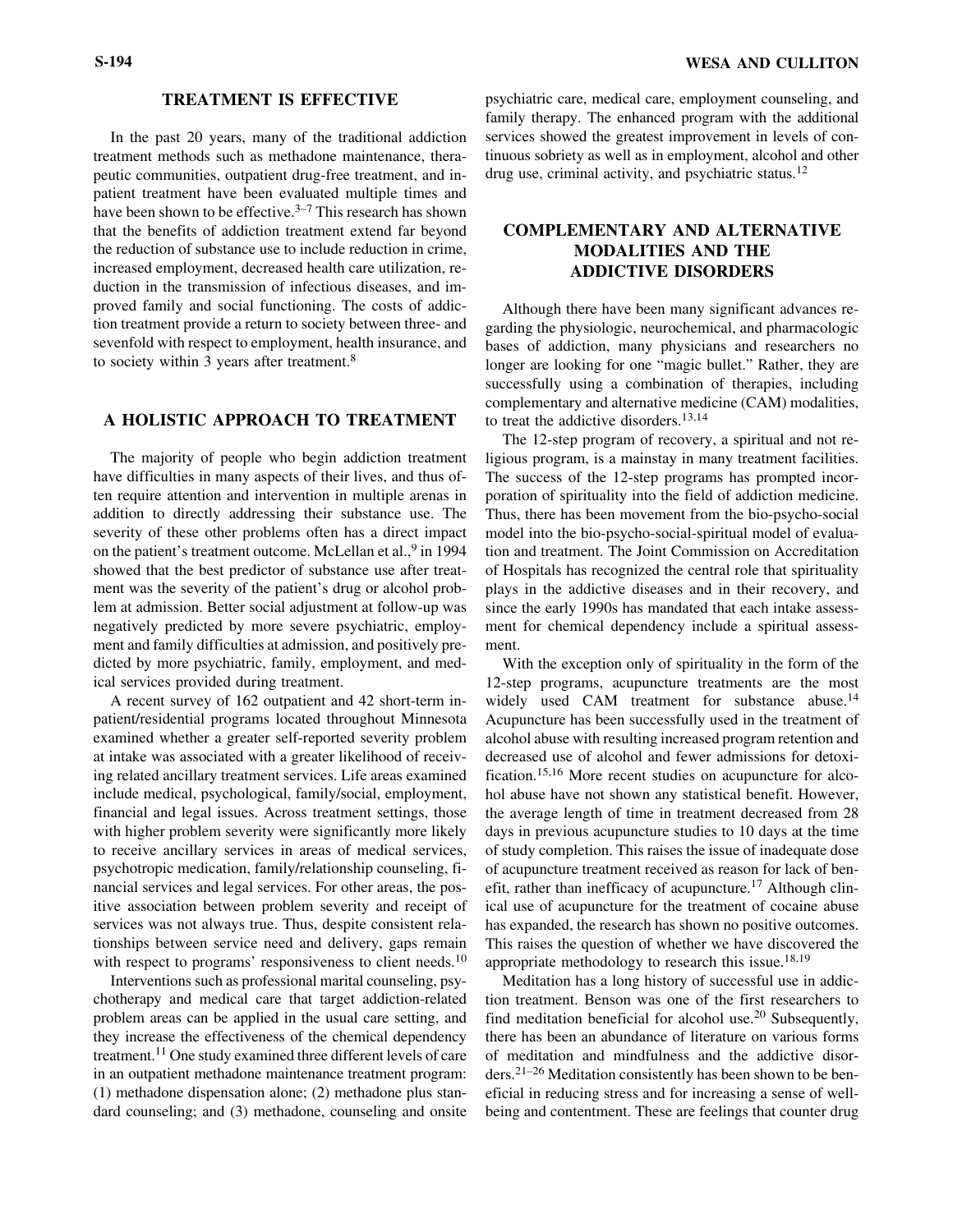# **OHE FOR TREATING SUBSTANCE ABUSE S-195**

craving, and they help to support abstinence. Mindfulness meditation taught in the form of mindfulness-based stress reduction (MBSR) has been shown to be effective with a high rate of acceptance by patients in many disorders such as pain, psoriasis, cardiac disease, organ transplant and breast carcinoma.

Yoga has been used for treating the addictive disorders for many years, both in the United States and in India.21,27,28 Yoga traditions incorporate meditation practice with the physical postures or *asana,* specific breathing practices or *pranayama,* and various lifestyle alterations including dietary and behavioral modification. Substance use creates a mind–body dissociation that the physical practice of the yoga *asanas* helps to reverse. Hatha yoga was shown to be as effective as group dynamic psychotherapy in preventing relapse for patients in an inner city methadone maintenance clinic.<sup>29</sup>

The recent popularity of yoga in the general public has helped facilitate acceptance of yoga as an intervention. Rigorously designed studies need to be completed regarding the efficacy of yoga in treating the addictive disorders. It may be difficult to determine exactly which component of a yoga intervention provides a specific benefit, because there are multiple different interventions possible in using a yoga practice. The yogic lifestyle includes a mostly vegetarian diet, exercise, meditation, and peaceful living and interactions with fellow human beings. Even in the MBSR work, the intervention consists of a combination of mindfulness meditation, yoga *asana,* and the body scan.

There should be a role for various CAM modalities in the optimal healing environment (OHE) setting as adjunct to the traditional interventions. CAM modalities often address an underlying spiritual component contributing to addictive disorders, and they also help facilitate increased resiliency and self-efficacy for the patients. These qualities help in relapse prevention.

#### **STUDY DESIGN**

Studying the impact of OHE in substance abuse may require various study designs. The depth and breadth of an OHE context, coupled with the universal effect addiction has on the person's life, precludes studying all aspects of both OHE content and addiction in one analysis set. Yet, it is important to collect data on all of these aspects to completely evaluate the success of implementation of on OHE, and to assess the full impact of the OHE on addiction.

The addictive diseases affect every segment of the population, and thus the clientele are wide and varied in their characteristics. A treatment that is specifically appropriate for an inner-city population may not be as beneficial in a rural area. Many of the treatment centers are very specialized in their patient population, and would not be directly comparable with each other. In addition, there are many varieties of treatment facilities ranging from inpatient programs to halfway houses. Each environment is unique and cannot necessarily be combined.

Programs also have different orientation toward abstinence. These range from harm reduction models, to complete abstinence where pharmacotherapies such as methadone are forbidden, to models of maintenance pharmacotherapy. Some maintenance programs have a dose cap, while others are flexible and do not have a maximum methadone dose. Different levels of service are also seen between different maintenance and treatment facilities. Some maintenance clinics solely dispense medication, others have counseling available and others are full-service programs. Each type of program will have a unique approach to the management of addiction, and varying rates of success. Studies on various subsets of OHE implementation could result in different outcome measures according to the audience segmentation. For example, administrators may be more interested in hidden barriers to implementing OHE, and medical directors may be interested in decreased use of narcotic analgesics from CAM pain modalities.

#### **BASIC ELEMENTS FOR AN OHE**

We suggest the following as the ideal basic elements of an OHE in substance abuse treatment. To have these elements in place and operational at the study onset would facilitate complete assessment of the OHE environment. Variables that are important for OHE assessing include:

- An awareness of the importance of a healing environment in patient care by at least one high-ranking administrator/supervisor
- An awareness of the importance of a healing environment on patient care by the clinic staff, including the receptionist
- Willingness to facilitate change in current behavior
- Respectful manner of treating patients/clients
- Physical sense of safety while present in the facility
- Cleanliness of facility
- Areas for privacy available for counseling and consultations
- Access to medical care
- Access to dental care
- Access to onsite psychiatric care
- Access to vocational counseling
- Medication dispensation for medications additional to those for the addictive diseases
- Support groups onsite
- Continuity of care between counselor and patient/client
- Thorough intake process to establish baseline needs assessment for obtaining/maintaining recovery
- Ongoing counselor access if needed
- Methods of following patients' progress sequentially through an extended period of time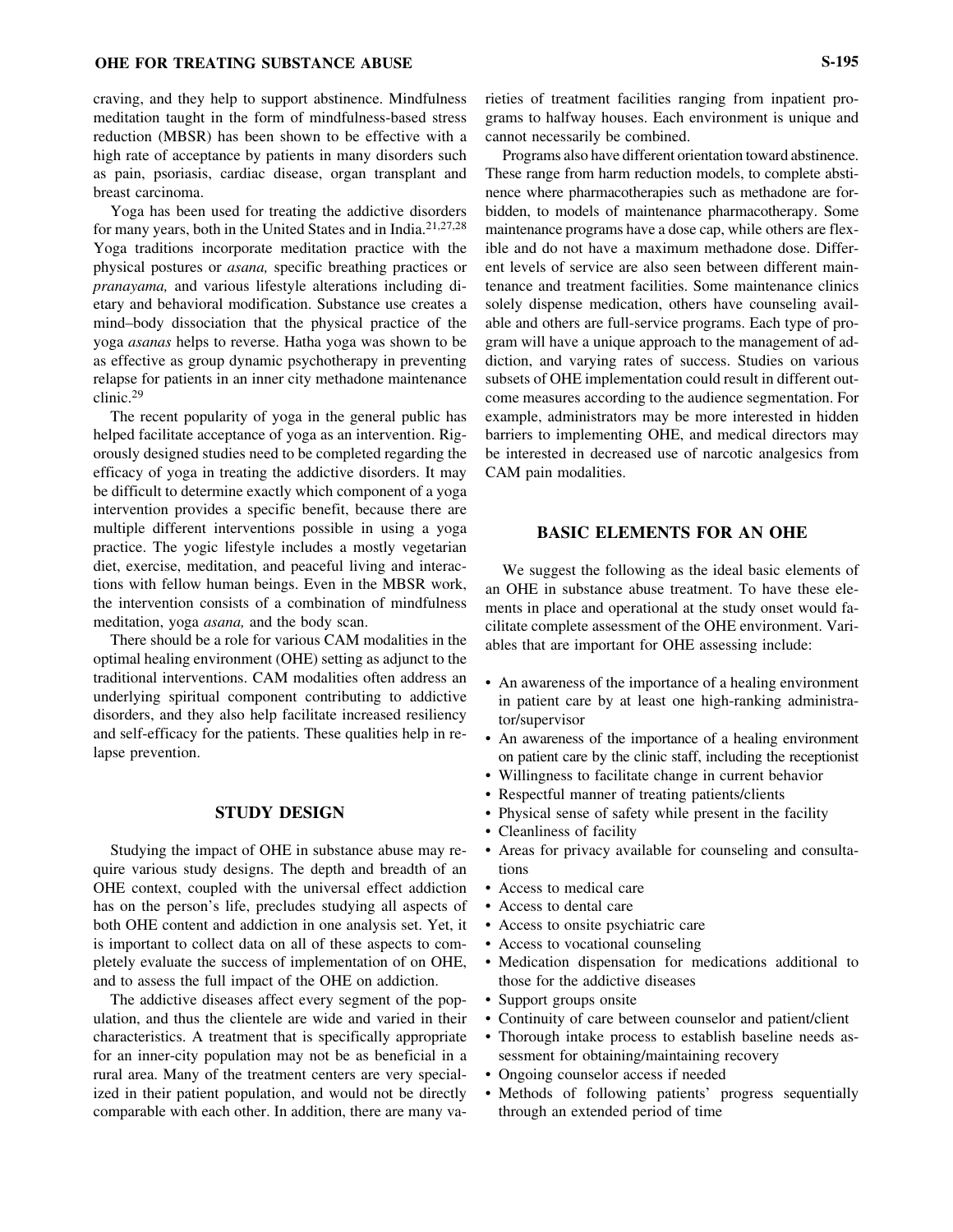- Continuity and communication between medical director and primary physician
- Communication between medical director and consultants
- Adequate interpreter services
- Ability of the system to be flexible in accommodating treatment assessments and requirements for patients with varied needs.

## **VARIABLES IN THE PATIENT'S LIFE**

All of the following elements of the patient's life need to be addressed in the OHE setting. A thorough intake process, using validated and verified instruments, will facilitate obtaining information in all of these areas.

- Family: level of support, proximity to patient
- Friends: number of close contacts, number of close contacts who are sober
- Community: supportive of sobriety, level of engagement of person into the various communities, level of commitment to the community as a member
- Religious affiliation: any formal association, how often services attended
- Level of spirituality: how the person obtains support and strength, reestablish personal values, living in concert with their values, meaning of life/ life's purpose concept, any specific spiritual practice
- Employment history/capabilities: past employment, current employment, Social Security status, disability
- Legal status: incarcerations, probation
- Lifestyle: exercise, diet, smoking, mind–body interventions
- Mental/emotional condition: presence of axis l and axis ll disorders, thought content
- Medical needs assessment: chronic disease conditions, routine preventive medicine assessment, dental health assessment.

## **SPECIFIC INSTRUMENTS RECOMMENDED**

Instruments that measure patient satisfaction include the Press-Ganey questionnaire. Instruments for measuring an institution's readiness for change (organizational readiness for change [ORC]) include the Texas Christian University ORC questionnaire, which was developed, validated, and verified specifically for use in addiction clinics and treatment centers. Texas Christian University has formulated different questionnaires which measure organizational readiness for change/survey of organizational functioning, survey of program training needs, services tracking records, survey of program clients and a program identification/description questionnaire.

Other specific instruments recommended include:

- Addiction Severity Index (ASI)
- Structured Clinical Interview for *DSM-IV* (SCID)
- South Oakes Gambling Screen
- Michigan Alcohol Screening Test (MAST)
- Attention Deficit Disorder (ADD) Rating form
- Short Form (SF)-36
- Hamilton Depression Rating Scale-17
- Beck Depression Inventory
- Texas Christian University (TCU) Survey of Organizational Functioning
- TCU/CESI Pretreatment Survey of Clients
- TCU Survey of Program Training Needs
- TCU Services Tracking Record
- TCU Program Identification and Descriptor

# **RECOMMENDATIONS FOR PRIMARY DESCRIPTOR AND OUTCOME VARIABLES**

The quantity and quality of OHE attributes present in the setting should serve as a marker for the support of the individual in their healing process. They should be able to separate out the inpatient/outpatient/clinic settings, separate out different levels of care (full service, medication only) and separate out different concepts regarding the orientation toward abstinence. Among the outcome variables are these categories:

#### 1. **Physical environment level**

- Size of space
- Temperature
- Cleanliness
- Level of perceived safety by staff and patients in the setting
- Handicapped accessible
- Clarity of signs
- Sound and noise decibel level
- Art and architecture.

#### 2. **Organizational atmosphere**

- Clarity of mission and goals
- Staff cohesiveness
- Staff autonomy
- Openness of communication
- Stress level
- Level of readiness for change
- Adequacy of office space
- Staffing to patient ratio
- Training resources
- Computer access.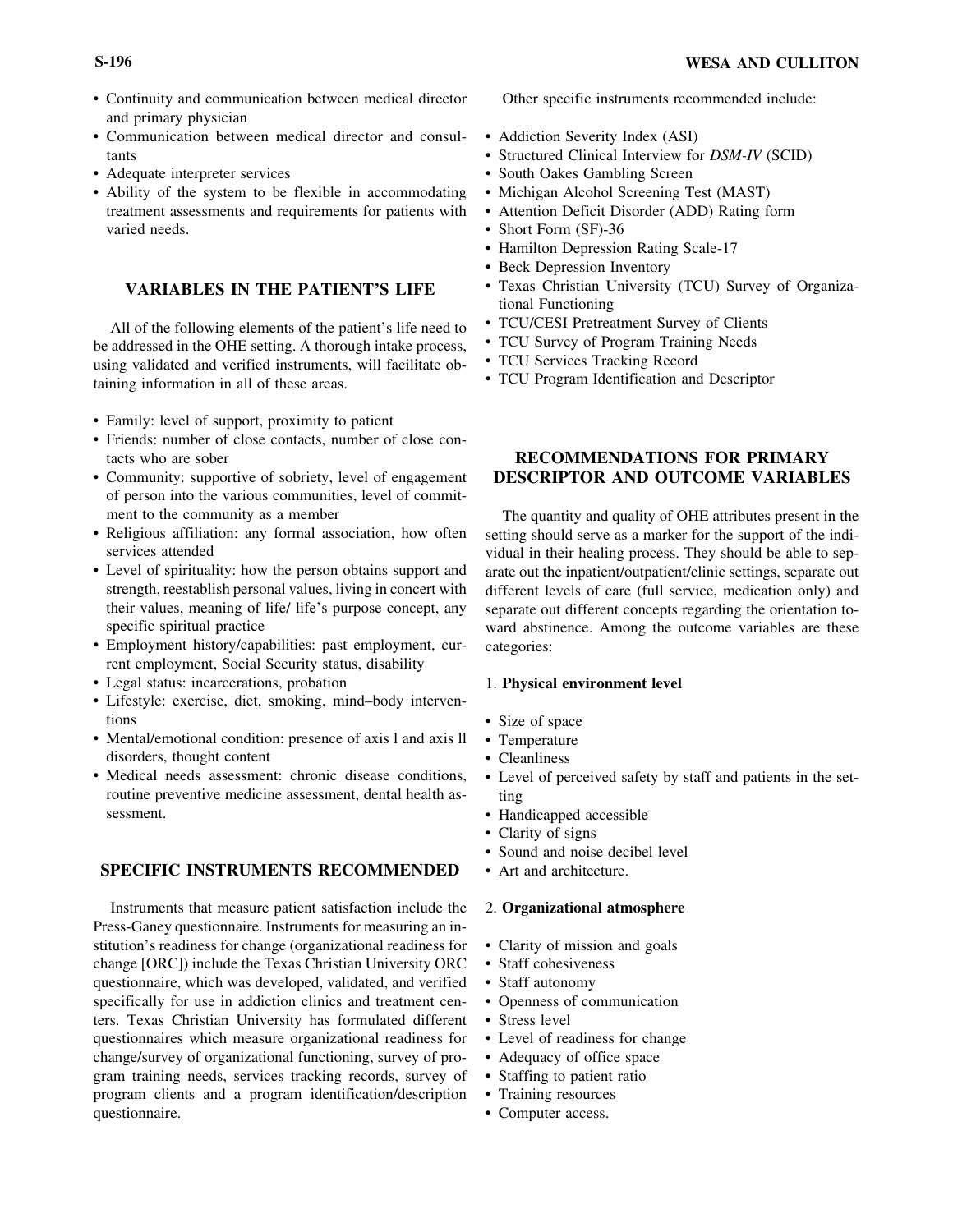# **OHE FOR TREATING SUBSTANCE ABUSE S-197**

#### **3. Staff atmosphere**

- Autonomy
- Stress
- Cohesion
- Adaptability
- Job satisfaction
- Sick time.

#### **4. Patient/client level**

- Psychologic scales: self-esteem, depression, anxiety, decision making, clinic attendance, Alcoholics Anonymous (AA)/other self-help group attendance, hostility, risk taking
- Social functioning: employment, family interaction/support, criminal behavior
- Treatment engagement: compliance with treatment plans, satisfaction with care, counseling rapport, participation in AA/other self-help groups, number of days abstinent, urine toxicology screens, amount of drugs used when not abstinent.

## **5. Amount of sequential change successfully instituted by the program toward OHE**

- Overall program success
- Staff implementation success
- Patient perceived change toward OHE goals.

# **SUGGESTIONS FOR THE SUBJECT AND THE CONTROL GROUPS**

Considering the abovementioned divergent populations in treatment facilities as well as the varied patient population and characteristics, directly comparing all programs will not yield externally valid results. To counter this divergent population, each center can serve as their own control. The outcome measurements will derive from taking a baseline assessment of the unit/physical plant, staff attitudes and behavior, and client/patient perspectives followed by serial replications of the instruments.

The inclusion/exclusion criteria can be separated into facility criteria and patient criteria.

• Facility inclusion criteria include:

- Outpatient treatment facility that treats addictive disorders
- Inpatient treatment facility that treats addictive disorders
- Halfway house that treats addictive disorders
- Therapeutic community that treats addictive disorders
- Addiction clinics that treat addictive disorders.

• Facility exclusion criteria include:

- A facility that does not wish to participate
- Correctional institutions
- Patient inclusion criteria:
- Resident of treatment facility participating in OHEstudy
- Clinic member of treatment facility participating in OHE study
- English language proficiency (because most instruments have not yet been validated in multiple foreign languages)
- Patient exclusion criteria:
- Acute or chronic psychosis
- End-stage hepatic or renal disease
- Patients who decline study participation.

# **STATISTICAL CONSIDERATIONS**

The following statistical issues need to be addressed in designing the study:

- Missing data within the same subject on many variables, multiple values on one variable, or across all subjects on one variable
- The combination of qualitative data and quantitative data
- Longitudinal data such as the time to abstinence, the interaction between time to abstinence and the degree of abstinence requires special attention
- The use of repeated measurements
- Statistical methods to address ordinal data, nominal data and continuous data.

# **INVESTIGATOR TEAM**

The investigator team would include the principal investigator (PI) and coinvestigators. Each treatment facility will require an investigator for implementing the OHE recommendations and for administering the instruments. During the implementation of the OHE interventions, it is essential to have support from the administration and the nursing and counseling supervisors to avoid resistance to change.

- Administrators: implementing procedure changes required, approving expenses associated with initiation/ implementation of the OHE
- Physicians: open to the holistic approach to treatment and supportive of OHE implementations
- Nurses: overseeing effective implementation of OHE for in-patient and often outpatient treatment centers
- Counselors: direct contact with the person through the treatment process
- Allied health practitioners/CAM practitioners: administering modalities such as acupuncture, massage, energy therapies, meditation, body movement therapies would ideally be included in the OHE system
- Statisticians: study design and ongoing data analysis.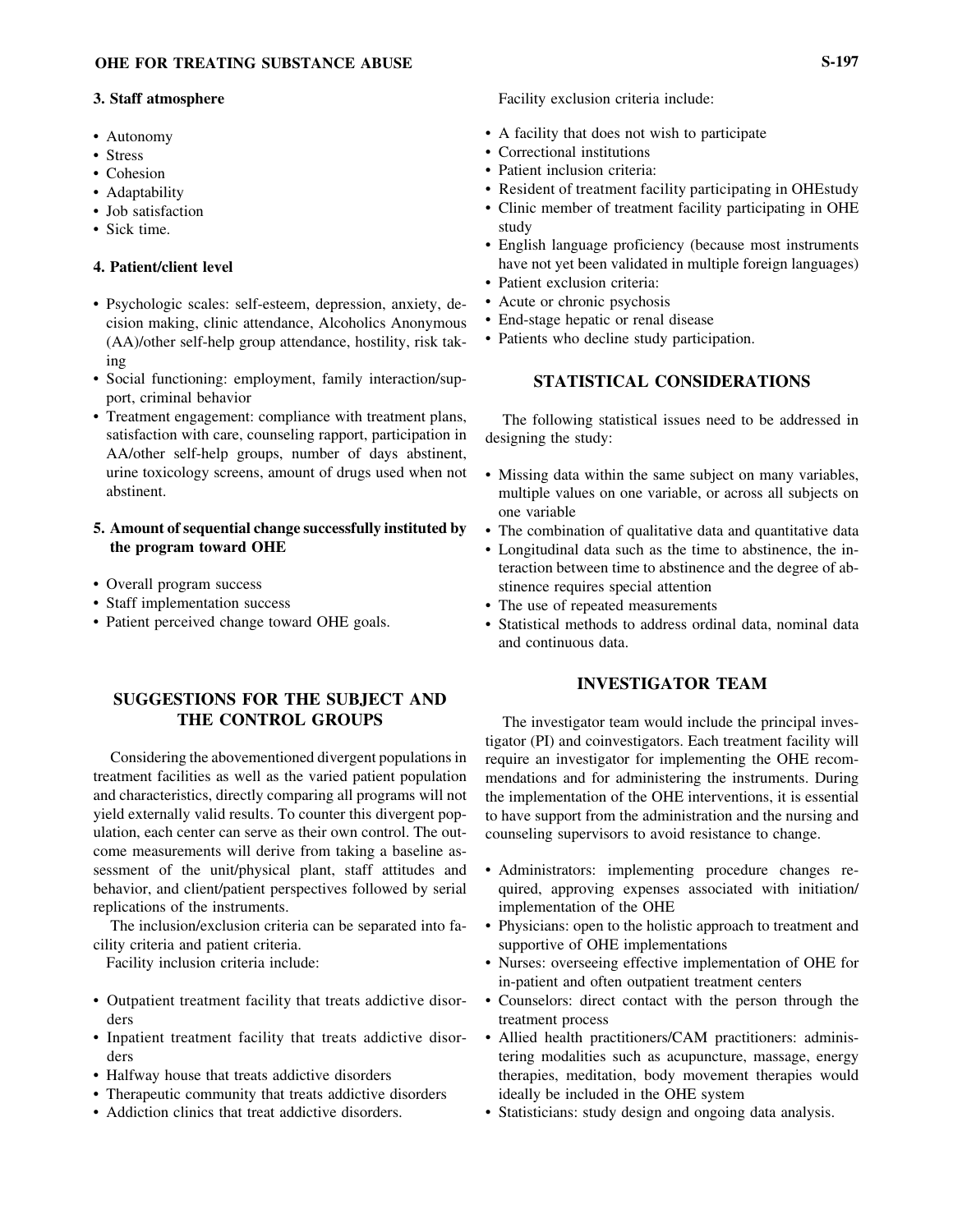#### **SUMMARY**

The addictive disorders affect every aspect of a person's life, and thus the most effective interventions are those which address many or all of these issues. Although the intake process and initial evaluation of a person with addiction is very lengthy, this process does give the practitioner an opportunity to provide what we would now term an OHE in treating the addictive disorders. In addition to the traditional medical treatment modalities of pharmacotherapy and psychotherapy, many of the CAM modalities address and provide additional support for the holistic approach to treatment and recovery. Because there is not one specific treatment that is effective for all people and for all of the addictive disorders, using a holistic approach and individualizing the treatment regimen is the recommended approach to disease intervention. Designing a clinical research study for investigating the impact of an OHE on patients for substance abuse is a goal that can be achieved with current study design and outcome measuring instruments.

#### **ACKNOWLEDGMENTS**

The authors acknowledge the Berman Center for Outcomes in Clinical Reserach, the Minneapolis Medical Research Foundation and NIH Fellowship #1-T32-AT00487 for their support in preparing this manuscript.

#### **REFERENCES**

- 1. Institute of Medicine. Dispelling the Myths About Addiction. Washington, D.C.: National Academy Press, 1995.
- 2. Harwood HJ, Fountain D, Livermore G. The Economic Costs of Alcohol and Drug Abuse in the United States. Rockville, M.D.: National Institute on Drug Abuse, 1998.
- 3. McLellan AT, Woody GE, Metzger D, et al. Evaluating the effectiveness of treatments for substance use disorders: Reasonable expectations, appropriate comparisons. Millbank Q 1996;74:51–85.
- 4. O'Brien CP. A range of research-based pharmacotherapies for addiction. Science 1997;278:66–70.
- 5. Ball JC, Ross A. The Effectiveness of Methadone Maintenance Treatment. New York: Springer-Verlag, 1991.
- 6. Simpson DD, Joe GW, Rowan-Szal GA, Greener JM. Drug abuse treatment process components that improve retention. J Subst Abuse Treat 1997;14:565–572.
- 7. Simpson DD, Joe GW, Brown BS. Treatment retention and follow-up outcomes in the Drug Abuse Treatment Outcome Study (DATOS). Psychol Addictive Behav 1997;11:294–301.
- 8. Holder HD, Longbaugh R, Miller WR, et al. The cost effectiveness of treatment for alcohol problems: A first approximation. J Studies Alcohol 1991;52:517–540.
- 9. McLellan AT, Alterman AI, Metzger DS, Grissom GR, Woody GE, Luborsky L, O'Brien CP. Similarity of outcome predictors across opiate, cocaine, and alcohol treatments: Role of treatment services. J Consult Clin Psychol 1994;62:1141–1158.
- 10. Asche SE, Harrison PA. The relationship between problem severity and ancillary treatment services: Is substance abuse treatment responsive to client need? J Behav Health Serv Res 2002;29:345–356.
- 11. McLellan AT, McKay JR. Components of successful addiction treatment. In: Graham AW, Schultz TK, Mayo-Smith MF, Ries RK, Wilford BB, eds. Principles of Addiction Medicine, 3rd ed. Chevy Chase, MD: American Society of Addiction Medicine, 2003:429–442.
- 12. McLellan AT, Grissom G, Durell J et al. Substance abuse treatment in the private setting: Are some programs more effective than others? J Subst Abuse Treat 1993;10:243–254.
- 13. Culliton PD, Boucher TA, Carlson GA. Substance misuse. In: Watkin A, ed. Mind–Body Medicine, A Clinician's Guide to Psychoneuroimmunology. New York: Churchill Livingstone, 1997:221–249.
- 14. Culliton, PD, Boucher TA, Bullock ML. Complementary/alternative therapies in the treatment of alcohol and other addictions. In: Spencer JW, Jacobs JJ, eds. Complementary/Alternative Medicine an Evidence-Based Approach. St Louis, MO: Mosby, 1999:248–281.
- 15. Bullock ML, Umen AJ, Culliton PD, et al. Acupuncture treatment of alcoholic recividism: A pilot study. Alcoholism, Clin Exp Res 1987;11:292–295.
- 16. Bullock ML, Culliton PD, Olander RT. Controlled trial of acupuncture for severe recividist alcoholism. Lancet 1989; 1:1435–1439.
- 17. Bullock ML, Kiresuk TJ, Sherman RE, Lenz SK, Culliton PD, Boucher TA, Nolan CJ. A large randomized placebo controlled study of auricular acupuncture for alcohol dependence. J Subst Abuse Treat 2002;22:71–77.
- 18. Margolin A, Kleber HD, Avants SK, Konefal J, Gawin F, Stark E, Sorensen J, Midkiff E, Wells E, Jackson TR, Bullock M, Culliton PD, Boles S, Vaughan R. Acupuncture for the treatment of cocaine addiction: A randomized controlled trial. JAMA 2002;287:55–63.
- 19. Margolin A, Avants SK, Holford TR. Interpreting conflicting findings from clinical trials of auricular acupuncture for cocaine addiction: Does treatment context influence outcome? J Altern Complement Med 2002;8:111–121.
- 20. Benson H. Decreased alcohol intake associated with the practice of meditation: A retrospective investigation. Ann NY Acad Sci 1974;15:174–177.
- 21. Calajoe A. Yoga as a therapeutic component in treating chemical dependency. Alcoholism Treat Q 1986;3:33–46.
- 22. Alexander CN, Robinson P, Rainforth M. Treating and preventing alcohol, nicotine, and drug abuse through transcendental meditation: A review and statistical meta-analysis. Alcoholism Treat Q 1994;11:13–87.
- 23. Walton KG, Levitsky D. A neuroscience mechanism for the reduction of drug use and addictions by Transcendental Meditation. Alcoholism Treat Q 1994;11:89–117.
- 24. Breslin FC, Zack M, McMain S. An information-processing analysis of mindfulness: Implications for relapse prevention in the treatment of substance abuse. Clin Psychol 2002;9:275–299.
- 25. Brooks J. The application of Maharishi Ayur-Veda to mental health and substance abuse treatment. Alcoholism Treat Q 1994;11(3–4):395–411.
- 26. Clements G, Krenner L, Molk W. The use of the Transcendental Meditation programme in the prevention of drug abuse